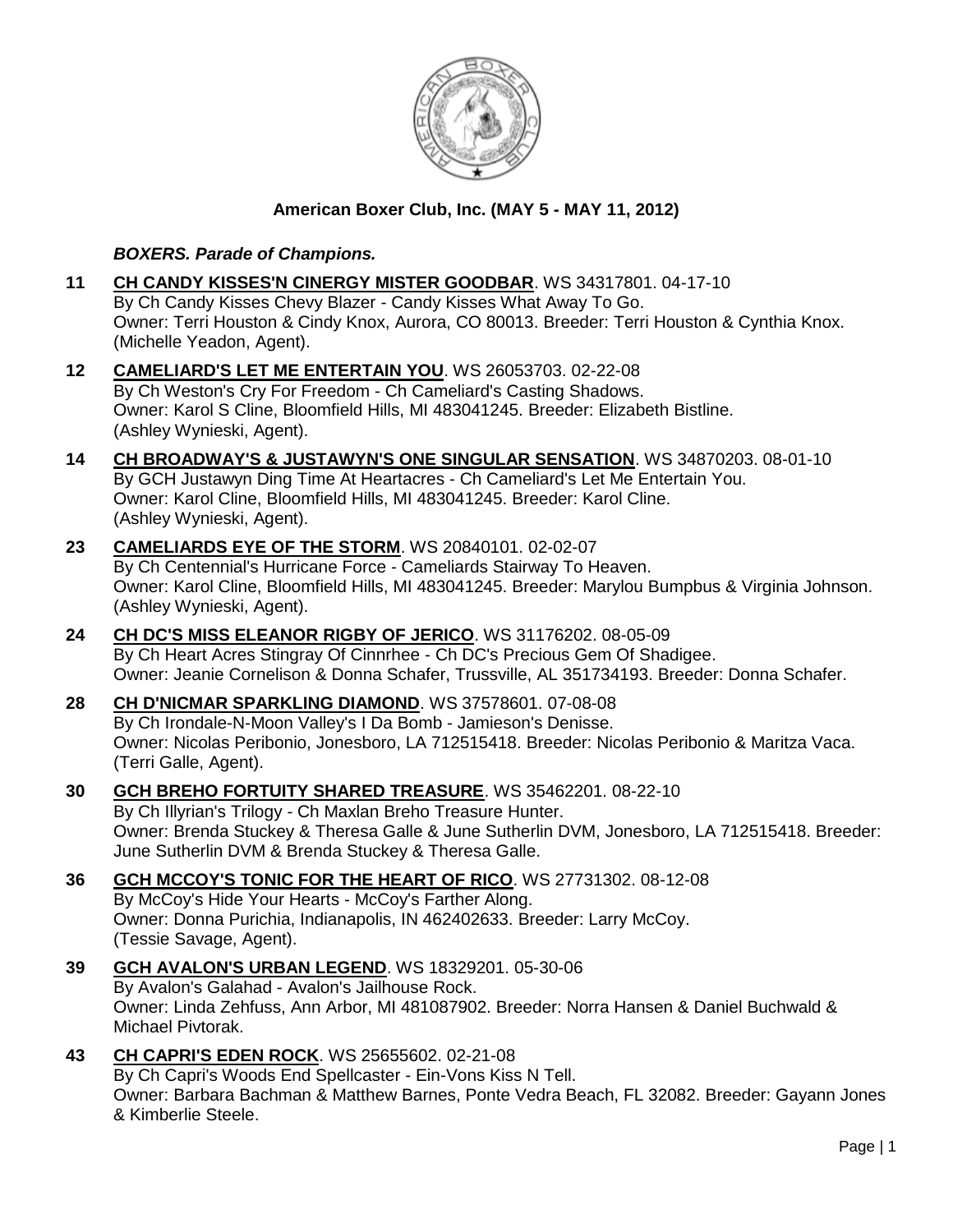(Kimberlie Steele-Gamero, Agent).

- **53 [GCH CONQUEST-ROSEND'S NEW KID IN TOWN](http://www.infodog.com/files/bdogrsl1.prg;makc=WS%2031823901;mdog=GCH_Conquest-Rosend_s_New_Kid_In_Town;wins=all)**. WS 31823901. 09-29-09 By GCH R And G's Mystical Dancer - Ch Conquest-Rosend's Rich Girl. Owner: Bob & Debbie White & Jerry & Lynda Yon, Tracy, CA 953049200. Breeder: Jerry & Lynda Yon & Bob & Debbie White. (Cheryl Cates, Agent).
- **55 [CH ARRIBA TALISMAN PLAY WITH FIRE](http://www.infodog.com/files/bdogrsl1.prg;makc=WS%2023883508;mdog=Ch_Arriba_Talisman_Play_With_Fire;wins=all)**. WS 23883508. 09-09-07 By Ch Arriba Talisman Satisfaction - Ch Arriba Talisman Isis. Owner: Carol McGuire & J Gibbons & V Shames & T Fickes, Arlington, VA 222045026. Breeder: J Gibbons & V Shames & T Fickes.
- **56 [BIG ROCK'S CANDY MOUNTAIN](http://www.infodog.com/files/bdogrsl1.prg;makc=WS%2034829605;mdog=Big_Rock_s_Candy_Mountain;wins=all)**. WS 34829605. 06-15-10 By GCH Duba-Dae's Who's Your Daddy - Ch Telstar's Prudent Choice. Owner: Carol McGuire & Virginia Shames, Arlington, VA 222045026. Breeder: Anita W Franzi & Jennifer Tellier.
- **60 [CH COUNTRY TIME'S SWEET HOME ALABAMA](http://www.infodog.com/files/bdogrsl1.prg;makc=WS%2025301705;mdog=Ch_Country_Time_s_Sweet_Home_Alabama;wins=all)**. WS 25301705. 03-08-08 By Ch Port O Calls First Mate - Portocalls Black Diamond. Owner: Claudine Raymo & Ann & Steve Anderson, Geneva, FL 327329366. Breeder: Rhonda O McNutt.
- **73 [CH NANTESS CALENO NUMERO UNO](http://www.infodog.com/files/bdogrsl1.prg;makc=WS%2034082602;mdog=Ch_Nantess_Caleno_Numero_Uno;wins=all)**. WS 34082602. 04-15-10 By Ch Capri's Woods End Spellcaster - Ch Nantess Get R Done At Adellins. Owner: Guido Tafur & Susan Tafur, Midlothian, VA 231143160. Breeder: Nancy & Tessie Savage.
- **76 [CH DRAYMIA'S ABSOLUTE FLIRT](http://www.infodog.com/files/bdogrsl1.prg;makc=WS%2016788401;mdog=Ch_Draymia_s_Absolute_Flirt;wins=all)**. WS 16788401. 02-06-06 By Ch Moon Valley No Doubt - Ch Draymia's First Impression. Owner: Cheryl Stevens, Pasco, WA 99301. Breeder: Owner. (Dani Keller, Agent).
- **77 [CH SCHOENTAL'S THOMAS CD RN](http://www.infodog.com/files/bdogrsl1.prg;makc=WS%2030228801;mdog=Ch_Schoental_s_Thomas_CD_RN;wins=all)**. WS 30228801. 04-08-09 By Ch CWMHAF Maestro - Ch Schoental's Fraulein Viktoria. Owner: Barbara R & Robert L Compton Jr & Gyleen X Fitzgerald, Street, MD 211541124. Breeder: Barbara R & Robert L Compton Jr & Gyleen X Fitzgerald. (Marylou Hatfield, Agent).
- **80 [CH LIBERTI'S BANGIN' THE BELL](http://www.infodog.com/files/bdogrsl1.prg;makc=WS%2033891703;mdog=Ch_Liberti_s_Bangin__The_Bell;wins=all)**. WS 33891703. 05-07-10 By Ch Kimkar's Hi-Tech Traveler - Liberti's Crack'N The Bell. Owner: Nancy Teubner & Katharina Gatz, East Amherst, NY 140512100. Breeder: Teresa Berge. (Dan Buchwald, Agent).
- **81 [CH FIRESTAR'S INDIAN OUTLAW](http://www.infodog.com/files/bdogrsl1.prg;makc=WS%2016031304;mdog=Ch_Firestar_s_Indian_Outlaw;wins=all)**. WS 16031304. 11-26-05 By Ch Turo's Overture - Ch Firestar's Indian Summer CD RN. Owner: Diane E Boyle & Sandra J Johnson & Christa Cook, Chicago, IL 606303520. Breeder: Owners.
- **82 [GCH FOXEN'S SASSY LITTLE LADY](http://www.infodog.com/files/bdogrsl1.prg;makc=WS%2024925603;mdog=GCH_Foxen_s_Sassy_Little_Lady;wins=all)**. WS 24925603. 01-25-08 By Ch Caymans Texas Buckaroo - Sassys Magic Spellcaster Of Cayman. Owner: Sue Driscoll & Lynn Schaefer & Janet Kraus, Belvidere, IL 61008. Breeder: Janet Kraus & Kritine Anderson. (Tessie Savage, Agent).
- **83 [CH PAWPRINT SHOW MUST GO ON](http://www.infodog.com/files/bdogrsl1.prg;makc=WS%2035762802;mdog=Ch_PawPrint_Show_Must_Go_On;wins=all)**. WS 35762802. 10-06-10 By GCH Duba-Dae's Who's Your Daddy - Ch Raintree's Sweet Dreams. Owner: Christina Ghimenti, Hayward, CA 94544. Breeder: Christina Ghimenti & Jessica Wyckoff.
- **86 [CH STRAWBERRY'S MAJOR DECISION](http://www.infodog.com/files/bdogrsl1.prg;makc=WS%2022845601;mdog=Ch_Strawberry_s_Major_Decision;wins=all)**. WS 22845601. 08-16-07 By Ch Strawberry's Medalist - Ch Blythe Spirit Soto. Owner: Bruce E & Judith T Voran, Strawberry, AZ 85544. Breeder: Bruce E & Judith T Voran.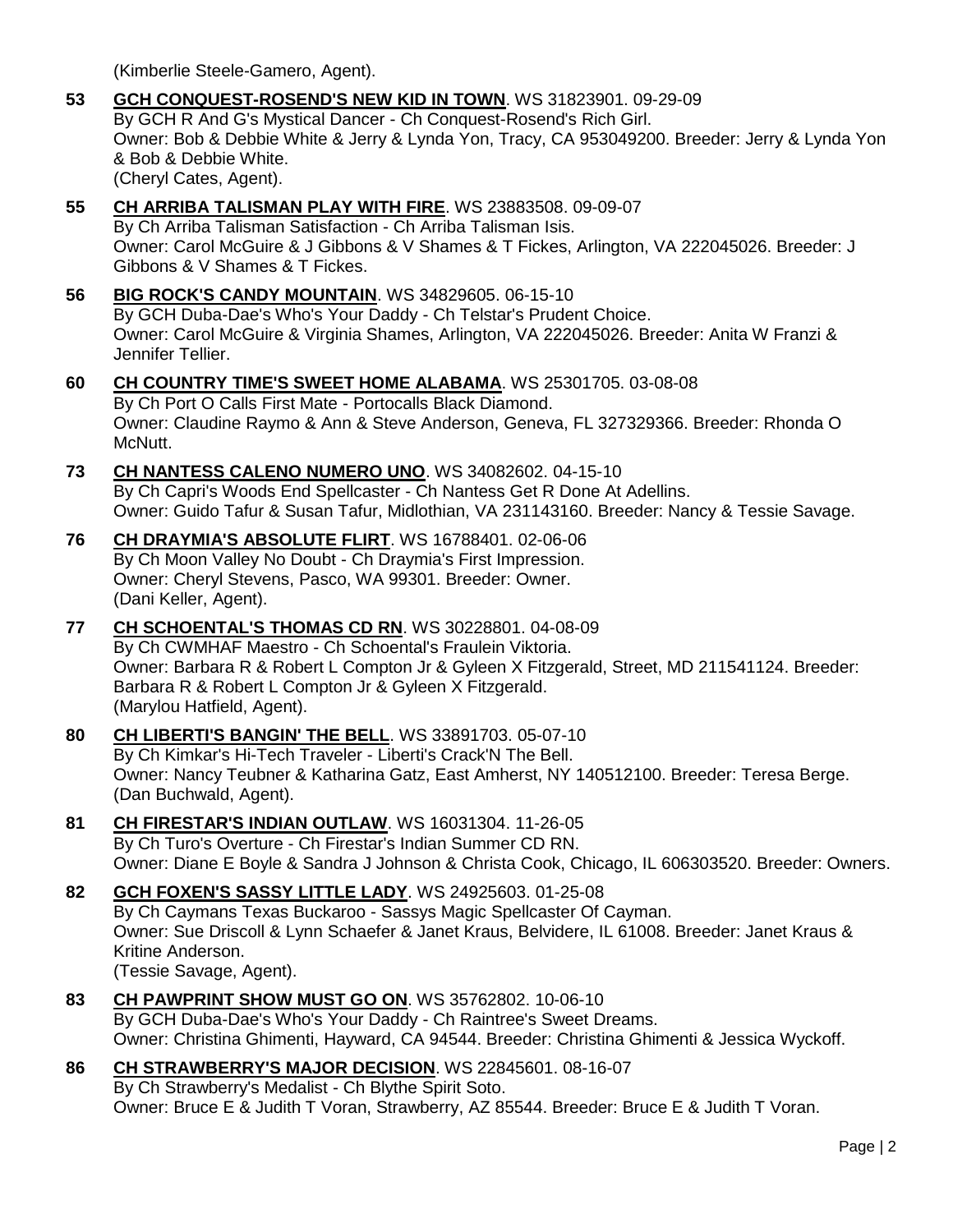- **90 [CH WINFALL JENBURS STYLE AN GRACE](http://www.infodog.com/files/bdogrsl1.prg;makc=WS%2037007301;mdog=Ch_Winfall_JenBurs_Style_An_Grace;wins=all)**. WS 37007301. 07-28-10 By Winfall's Scooba Style - Winfall I've Got It Too. Owner: Jennifer Crane & Burt Weinstein, Wilmette, IL 60091. Breeder: Tina Porter. (Christa Cook, Agent).
- **92 [GCH JENBUR'S MIDNIGHT STAR](http://www.infodog.com/files/bdogrsl1.prg;makc=WS%2030299301;mdog=GCH_JenBur_s_Midnight_Star;wins=all)**. WS 30299301. 05-24-09 By Ch Interlude's Never A Doubt RA - JenBur's Lola Bridgeta. Owner: Jennifer Crane, Wilmette, IL 60091. Breeder: Jennifer Crane & Gregory Esser. (Stanley D Flowers, Agent).
- **95 [CH LIBRA'S BUCHHOLZ](http://www.infodog.com/files/bdogrsl1.prg;makc=WS%2023658901;mdog=Ch_Libra_s_Buchholz;wins=all)**. WS 23658901. 09-16-07 By Ch Ewing's Protege Of Maxl - Libra's Anika. Owner: Stephanie & Gary Libra, Savage, MN 55378. Breeder: Stephanie & Gary Libra.
- **96 [GCH DESERT WINDS LIL RAE OF SUNSHINE](http://www.infodog.com/files/bdogrsl1.prg;makc=WS%2031973101;mdog=GCH_Desert_Winds_Lil_Rae_Of_Sunshine;wins=all)**. WS 31973101. 09-07-09 By Ch Pearlisle Standing-O For Bix-L - Ch Desert Winds Lady Nova. Owner: Terri Rose & Doug Plemel, Orange, CA 928673848. Breeder: Doug Plemel & Breanna Uyeno. (Cindy Crawford-Gorath, Agent).
- **97 [GCH NASTINAN'S UNMISTAKEABLE](http://www.infodog.com/files/bdogrsl1.prg;makc=WS%2026787402;mdog=GCH_Nastinan_s_Unmistakeable;wins=all)**. WS 26787402. 06-20-08 By Ch Nastinan's Quicksilver - Nastinan's Odalesque. Owner: Deborah Marshall & Nancy Teubner, East Amherst, NY 140512100. Breeder: Deborah Marshall. (Dan Buchwald, Agent).
- **98 [CH DC'S PRECIOUS GEM OF SHADIGEE](http://www.infodog.com/files/bdogrsl1.prg;makc=WS%2014505101;mdog=Ch_DC_s_Precious_Gem_Of_Shadigee;wins=all)**. WS 14505101. 08-28-05 By Ch Summer's Blackjack Of Shadigee - Ch Primeau's Romancing The Rose. Owner: Donna Schafer & Carl Schafer, Corfu, NY 140369792. Breeder: Donna Schafer & Carl Schafer.
- **101 [CH STRAWBERRY N REO GOLD COUNTRY](http://www.infodog.com/files/bdogrsl1.prg;makc=WS%2018608703;mdog=Ch_Strawberry_N_Reo_Gold_Country;wins=all)**. WS 18608703. 08-02-06 By Ch Strawberry's Medalist - Ch Bayridge's Circuit Breaker. Owner: Bruce E & Judith T Voran, Strawberry, AZ 85544. Breeder: Sharon Baird & Deborah Schenher.
- **103 [CH STRAWBERRY'S MAJOR LEAGUE](http://www.infodog.com/files/bdogrsl1.prg;makc=WS%2022845602;mdog=Ch_Strawberry_s_Major_League;wins=all)**. WS 22845602. 08-16-07 By Ch Strawberry's Medalist - Ch Blythe Spirit Soto. Owner: Bruce E & Judith T Voran, Strawberry, AZ 85544. Breeder: Bruce E Voran & Judith Voran.
- **107 [GCH DC'S SOMETHING TO TALK ABOUT AT CINNRHEE](http://www.infodog.com/files/bdogrsl1.prg;makc=WS%2031176203;mdog=GCH_DC_s_Something_To_Talk_About_At_CinnRhee;wins=all)**. WS 31176203. 08-05-09 By Ch Heart Acre's Stingray Of CinnRhee - Ch DC's Precious Gem Of Shadigee. Owner: Donna Schafer & Medley Small, Corfu, NY 140369792. Breeder: Donna & Carl Schafer.
- **112 [CH KAJA'S RUBY RED RASCAL AT MAXIMUS](http://www.infodog.com/files/bdogrsl1.prg;makc=WS%2033651202;mdog=Ch_Kaja_s_Ruby_Red_Rascal_At_Maximus;wins=all)**. WS 33651202. 04-24-10 By Rodon's Break Away At Kaja - Kaja's Freedom To Believe. Owner: Lloyd Dissinger & Dolores Dissinger & Janet Smith, Cincinnati, OH 45248. Breeder: Janet Smith. (Terry Smith, Agent).
- **113 [CH RIKAR'S CRIME OF THE CENTURY](http://www.infodog.com/files/bdogrsl1.prg;makc=WS%2024903703;mdog=Ch_Rikar_s_Crime_Of_The_Century;wins=all)**. WS 24903703. 10-10-07 By Ch Gemstone's Diamonds 'N Jems - Ch Berlane N Bravo Hear Me Roar. Owner: Karen Deschambault, DeWinton AB, CN T0L 0X0. Breeder: Karen Deschambault.
- **114 [CH FOURBEARS' ALL-ABOUT EVE](http://www.infodog.com/files/bdogrsl1.prg;makc=WS%2016050006;mdog=Ch_Fourbears__All-About_Eve;wins=all)**. WS 16050006. 12-01-05 By Ch EWO's Reflection Of Breaker - Starfrost Ermine N'Pearls. Owner: Larry W Dosier, Rhoadesville, VA 225428830. Breeder: Larry W Dosier & Alice D Hatch.
- **116 [GCH FOURBEARS' NEVER HUNGRY](http://www.infodog.com/files/bdogrsl1.prg;makc=WS%2016050005;mdog=GCH_Fourbears__Never_Hungry;wins=all)**. WS 16050005. 12-01-05 By Ch EWO's Reflection Of Breaker - Starfrost Ermine N'Pearls. Owner: Larry W Dosier, Rhoadesville, VA 225428830. Breeder: Larry W Dosier & Alice D Hatch.
- **125 [RAINEYLANE-STUDIO PICASSO OF BAIBROOK](http://www.infodog.com/files/bdogrsl1.prg;makc=WS%2034332003;mdog=Raineylane-Studio_Picasso_Of_Baibrook;wins=all)**. WS 34332003. 05-24-10 By GCH Raineylane-Studio DaVinci - Baibrook's Golden Glow Of Amber.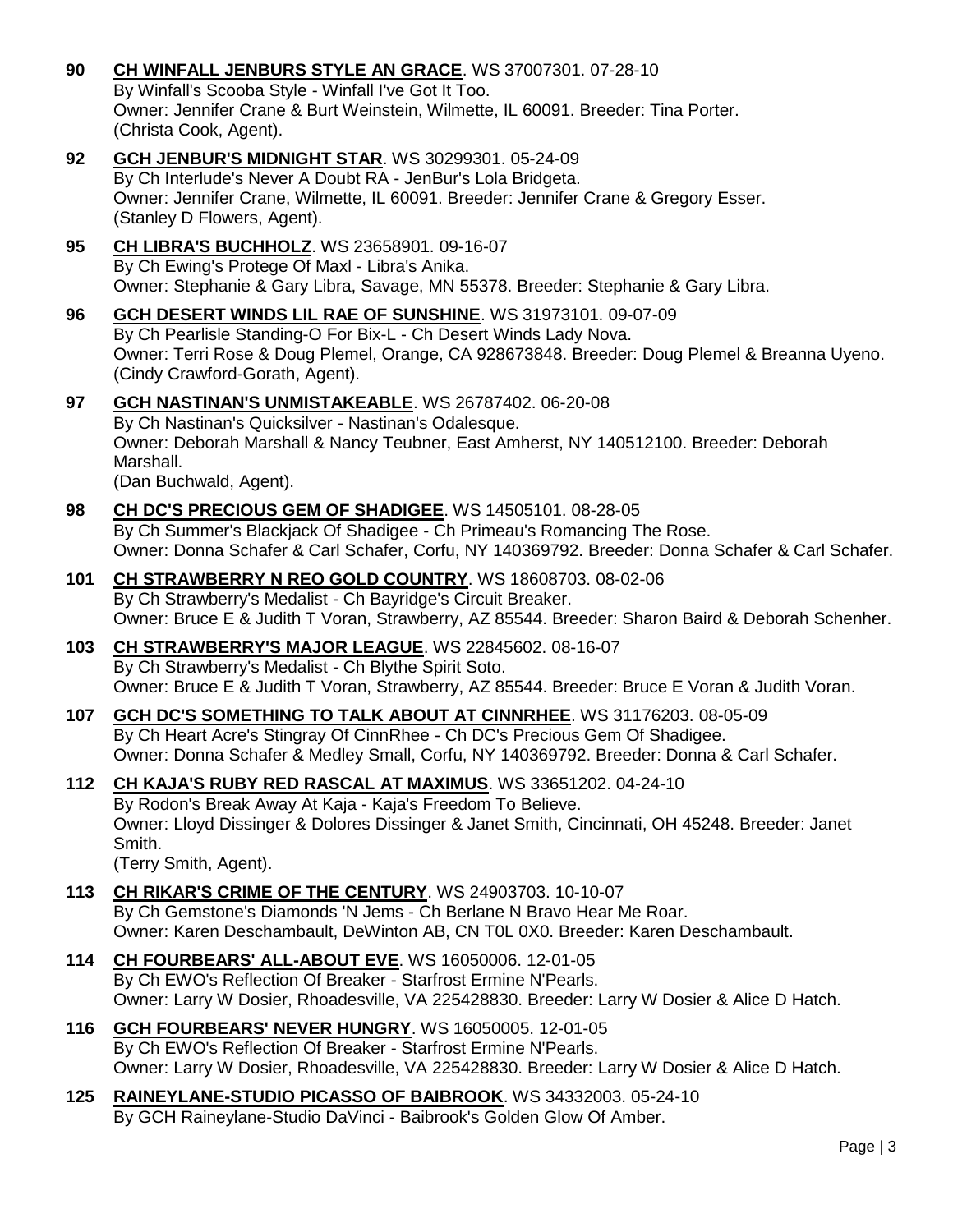Owner: Bridget Brown & Mike Ahlers, Pelham, AL 351243665. Breeder: Karen Kaleta.

- **131 [GCH SPIT N'IMAGE OF FOURBEARS](http://www.infodog.com/files/bdogrsl1.prg;makc=WS%2016050007;mdog=GCH_Spit_N_Image_Of_Fourbears;wins=all)**. WS 16050007. 12-01-05 By Ch Ewo's Reflection Of Breaker - Starfrost Ermine N'Pearls. Owner: Larry W Dosier, Rhoadesville, VA 225428830. Breeder: Larry W Dosier & Alice D Hatch.
- **134 [CH LAZY K'S DULCE DE LECHE](http://www.infodog.com/files/bdogrsl1.prg;makc=WS%2035904402;mdog=Ch_Lazy_K_s_Dulce_De_Leche;wins=all)**. WS 35904402. 12-07-10 By Ch Raklyns The Bronx Mvp At Third - Ch Ensign's Amore Di Vita. Owner: Sue Gubernatis & Larry Gubernatis, Forest Hill, MD 21050. Breeder: Sue Gubernatis & Annette Clark. (Debbie Struff, Agent).
	-
- **148 [CH PEARLISLE'S](http://www.infodog.com/files/bdogrsl1.prg;makc=WS%2029925301;mdog=Ch_Pearlisle_s_Trial_By_Fire;wins=all) TRIAL BY FIRE**. WS 29925301. 03-23-09 By Ch KG Halcyon Fire King - Ch Pearl Isle's Replica Of Standing "O" CD. Owner: Dr Robert C & Grace D Hallock & Michael A & Michele Fasano, Cheshire, CT 06410. Breeder: Dr Robert C & Grace D Hallock. (Debbie Struff, Agent).
- **149 [FLASHPOINT'S TERMINATOR OF STARSTRUCK](http://www.infodog.com/files/bdogrsl1.prg;makc=WS%2025388201;mdog=Flashpoint_s_Terminator_Of_Starstruck;wins=all)**. WS 25388201. 11-08-07 By Firestar's Indian Outlaw - Starstruck's Fanny May Meltaway. Owner: Alley Odoran, Edwardsville, IL 620254616. Breeder: Bradley Russo & Diane Russo. (Christa Cook, Agent).
- **150 [CH SHIRALDA'S A WANDERING NYMPH](http://www.infodog.com/files/bdogrsl1.prg;makc=WS%2032485003;mdog=Ch_Shiralda_s_A_Wandering_Nymph;wins=all)**. WS 32485003. 12-27-09 By Ch Rakyns The Bronx MVP At Third - Asurebets Kassie Of Shiralda. Owner: Gail S & Mal Karwoski, Monroe, CT 06468. Breeder: David & Theresa Bedworth. (Debbie Struff, Agent).
- **156 [CH ENSIGN'S AMORE DI VITA](http://www.infodog.com/files/bdogrsl1.prg;makc=WS%2023115202;mdog=Ch_Ensign_s_Amore_Di_Vita;wins=all)**. WS 23115202. 06-07-07 By Ch Elharlen's Your Choice - Ch Denbar's Dolce Vita. Owner: Sue Gubernatis & Annette Clark, Forest Hill, MD 210501604. Breeder: Annette Clark. (Debbie Struff, Agent).
- **157 [CH SOUTH WILLOW BARRISTERS BIG LOVE](http://www.infodog.com/files/bdogrsl1.prg;makc=WS%2037069402;mdog=Ch_South_Willow_Barristers_Big_Love;wins=all)**. WS 37069402. 03-25-11 By Ch Pearlisle Standing-O For Eix-L - Ch O'Bravo N South Willow's Red Hot Chili Pepper. Owner: Michele Fasano & Michael Fasano & S Melton, Woodbury, CT 06798. Breeder: Stephanie Melton & Vanessa Bravo. (Debbie Struff, Agent).
- **158 [RAKLYNS MONTE CARLO](http://www.infodog.com/files/bdogrsl1.prg;makc=WS%2024627801;mdog=Raklyns_Monte_Carlo;wins=all)**. WS 24627801. 11-11-07 By Ch Raklyns High Stakes At Ivylane - Ch Raklyns Showin' Off. Owner: Karen & Pat Quagliana & Debbie & Erin Struff, Oakland, NJ 07436. Breeder: Debbie & Erin Struff & Karen & Patrick Quagliana. (Debbie Struff, Agent).
- **178 [GCH TELSTAR'S ALL THAT GLITTERS AT CINNI-BON](http://www.infodog.com/files/bdogrsl1.prg;makc=WS%2031297601;mdog=GCH_Telstar_s_All_That_Glitters_At_Cinni-Bon;wins=all)**. WS 31297601. 08-27-09 By Ch Topaz' Liaison At Hitide - Ch Telstar's Dancing In The Rain. Owner: Bonnie Wagaman & Jennifer Tellier, Fallbrook, CA 920284505. Breeder: Bonnie Wagaman & Jennifer Tellier.

(Wendy Bettis, Agent).

- **179 [GCH RAKLYNS THE BRONX MVP AT THIRD](http://www.infodog.com/files/bdogrsl1.prg;makc=WS%2018268303;mdog=GCH_Raklyns_The_Bronx_MVP_At_Third;wins=all)**. WS 18268303. 06-12-06 By Ch KG Halcyon Fire King - Ch Raklyns Showin' Off. Owner: Debbie & Erin Struff & Karen & Pat Quagliana, Oakland, NJ 07436. Breeder: Debbie & Erin Struff & Karen & Pat Quagliana. (Debbie Struff, Agent).
- **183 [GCH R AND G'S MYSTICAL DANCER](http://www.infodog.com/files/bdogrsl1.prg;makc=WS%2025655603;mdog=GCH_R_And_G_s_Mystical_Dancer;wins=all)**. WS 25655603. 02-21-08 By Ch Capri's Woodsend Spellcaster - Ein-Von's Kiss N Tell. Owner: R Bezerra & Servetnick & Bachman & Desmond & Steele & K Steele-Gamero & Jones,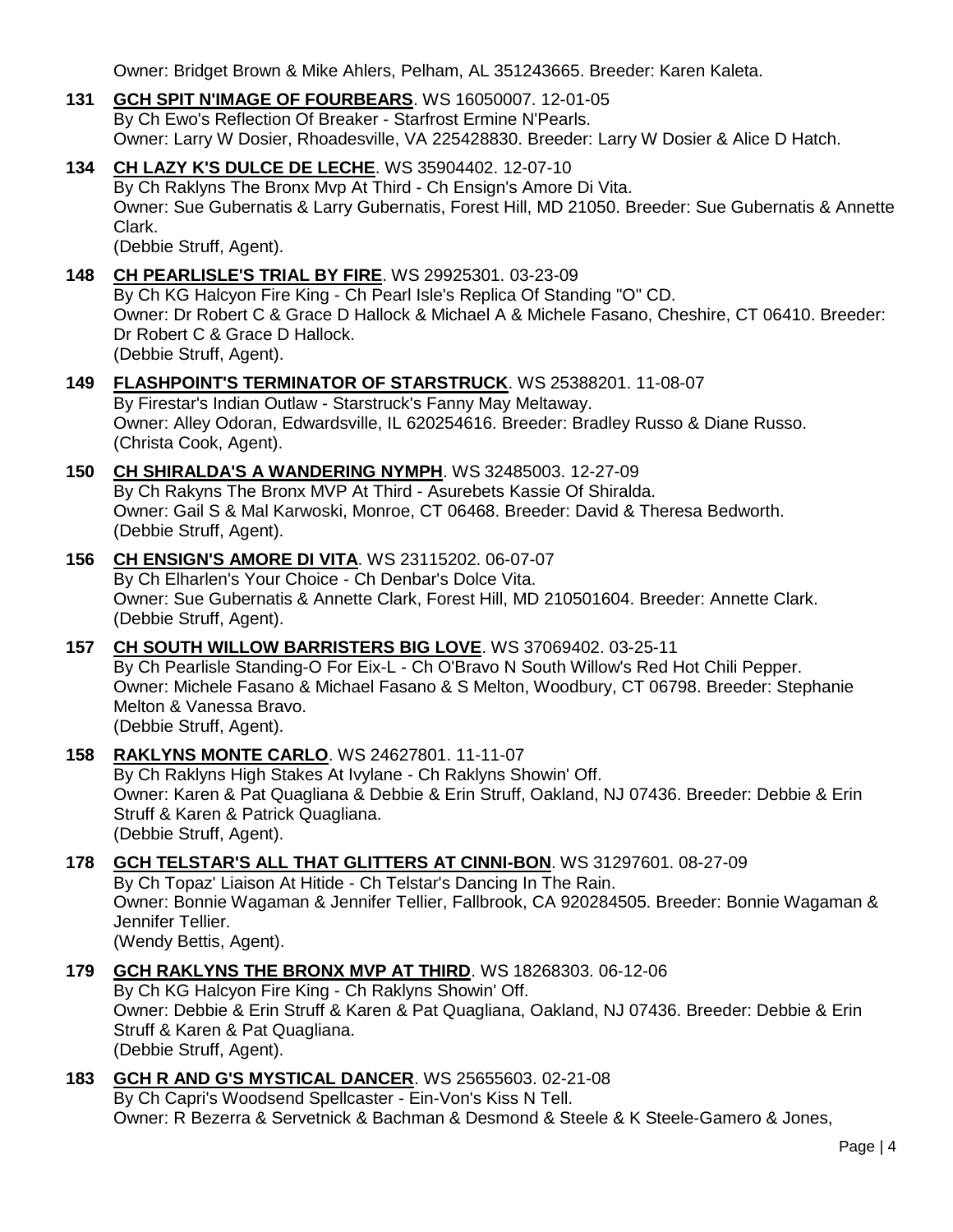Woodcrest, CA 925065770. Breeder: Gayann Jones & Kimberlie Steele.

- **187 [GCH RAMARCO'S TICKETMASTER](http://www.infodog.com/files/bdogrsl1.prg;makc=WS%2026052101;mdog=GCH_Ramarco_s_Ticketmaster;wins=all)**. WS 26052101. 03-31-08 By GCH Raineylane-Studio DaVinci - Ch Ramarco's Come Fly With Me. Owner: Russell Kinnaird & Stacie Kinnaird, Tyler, TX 757100005. Breeder: Connie Burks & Joe Kahre. (Schuylar Moore, Agent).
- **189 [CH WINMERE SKY COLORED WATER](http://www.infodog.com/files/bdogrsl1.prg;makc=WS%2022578703;mdog=Ch_Winmere_Sky_Colored_Water;wins=all)**. WS 22578703. 05-26-07 By Winmere Daisax Evening Jet - Ch Winmere Indian Paint Brush RE OA AXJ OAP AJP NFP. Owner: Theresa Garton, Oklahoma City, OK 731131068. Breeder: Lynn Garton & Theresa Garton.
- **191 [CH WINMERE ST BENEDICT](http://www.infodog.com/files/bdogrsl1.prg;makc=WS%2021423001;mdog=Ch_Winmere_St_Benedict;wins=all)**. WS 21423001. 02-27-07 By Ch Hawk's American Dream - Winmere Black Eyed Susan RN OA OAJ AXP AJP OFP. Owner: Theresa Garton, Oklahoma City, OK 731131068. Breeder: Theresa Garton & Lynn Garton.
- **197 [CH GARNSEY'S SAVOY SICILIAN SPELLBINDER](http://www.infodog.com/files/bdogrsl1.prg;makc=WS%2023537403;mdog=Ch_Garnsey_s_Savoy_Sicilian_Spellbinder;wins=all)**. WS 23537403. 08-12-07 By Ch Haberl's Heartacre's U Got It RN - Garnsey's Fashionista. Owner: Wendy Mayhall, Dunnellon, FL 344332860. Breeder: Clayton G Haviland IV.
- **208 [CH DUSTY ROAD'S RUN DON'T WALK](http://www.infodog.com/files/bdogrsl1.prg;makc=WS%2018867301;mdog=Ch_Dusty_Road_s_Run_Don_t_Walk;wins=all)**. WS 18867301. 09-09-06 By Ch Dusty Road's Walk This Way AX AXJ NAP OJP - Victoria's Pennies From Heaven. Owner: Randall S & Judith M Pasbrig, Peyton, CO 808319328. Breeder: Randall S & Judith M Pasbrig.
- **214 [CH SHADIGEE'S LADY LUCK](http://www.infodog.com/files/bdogrsl1.prg;makc=WS%2018043807;mdog=Ch_Shadigee_s_Lady_Luck;wins=all)**. WS 18043807. 06-21-06 By Ch Summer's Blackjack Of Shadigee - Shadigee's Hidden Secret. Owner: Lee & Mary Jane Nowak, Alvaton, KY 421227623. Breeder: Lisa & Kevin Gibbs & Lee & Mary Jane Nowak.
- **216 [CH LATTALANE'S IRISH LYRIC](http://www.infodog.com/files/bdogrsl1.prg;makc=WS%2016720402;mdog=Ch_LattaLane_s_Irish_Lyric;wins=all)**. WS 16720402. 03-17-06 By Ch TuRo's Overture - Ch LattaLane's Cover Story. Owner: Thomas & Carol Latta, Corder, MO 64021. Breeder: Thomas & Carol Latta. (Lori McClain, Agent).
- **217 [CH DUSTY ROAD'S WALK THE LINE](http://www.infodog.com/files/bdogrsl1.prg;makc=WS%2018867302;mdog=Ch_Dusty_Road_s_Walk_The_Line;wins=all)**. WS 18867302. 09-09-06 By Ch Dusty Road's Walk This Way AX AXJ NAP OJP - Victoria's Pennies From Heavean. Owner: Randall S & Judith M Pasbrig, Peyton, CO 80831. Breeder: Randall S & Judith M Pasbrig.
- **221 [CH BLACKHAWK'S REBOUND SHOT](http://www.infodog.com/files/bdogrsl1.prg;makc=WS%2029968906;mdog=Ch_Blackhawk_s_Rebound_Shot;wins=all)**. WS 29968906. 04-04-09 By Ch Ripn T's Ricochet - Ch Merical's Lightning Strike. Owner: Priscilla Martinez & Cecily Joque, Tacoma, WA 98405. Breeder: Cecily Joque. (Cindy Crawford-Gorath, Agent).
- **227 [CH DC'S INSIDE TRADER AT SHADIGEE](http://www.infodog.com/files/bdogrsl1.prg;makc=WS%2020708601;mdog=Ch_DC_s_Inside_Trader_At_Shadigee;wins=all)**. WS 20708601. 01-19-07 By Ch Summer's Blackjack Of Shadigee - Ch Primeau's Romancing The Rose. Owner: Lee & Mary Jane Nowak, Alvaton, KY 421227623. Breeder: Donna & Carl Schafer.
- **230 [GCH DAYBREAK'S BAD INFLUENCE](http://www.infodog.com/files/bdogrsl1.prg;makc=WS%2032533504;mdog=GCH_Daybreak_s_Bad_Influence;wins=all)**. WS 32533504. 11-30-09 By Ch R And G's Spellbound At Evolution - Ch Daybreak's Glamorous. Owner: Ann Russell & Kimberlie Steele-Gamero, Lakeside, CA 920401412. Breeder: J & J Higgins & Ann Russell & Kimberlie Steele-Gamero.
- **231 [CH LATTALANE'S BACK TO BLACK RN](http://www.infodog.com/files/bdogrsl1.prg;makc=WS%2022776001;mdog=Ch_LattaLane_s_Back_To_Black_RN;wins=all)**. WS 22776001. 07-24-07 By Ch TuRo's Overture - Ch LattaLane's Cover Story. Owner: Thomas & Carol Latta, Corder, MO 640218102. Breeder: Thomas & Carol Latta. (Lori McClain, Agent).
- **236 [CH MAHOGANY'S FIRST MATE](http://www.infodog.com/files/bdogrsl1.prg;makc=WS%2019612005;mdog=Ch_Mahogany_s_First_Mate;wins=all)**. WS 19612005. 10-08-06 By Ch HI-Tech's Basic Edition - Brush Hill's Bellisimo. Owner: David Gardner & LuAnn Gardner, Rehoboth, MA 027691429. Breeder: LuAnn Gardner & Ellen Bradley.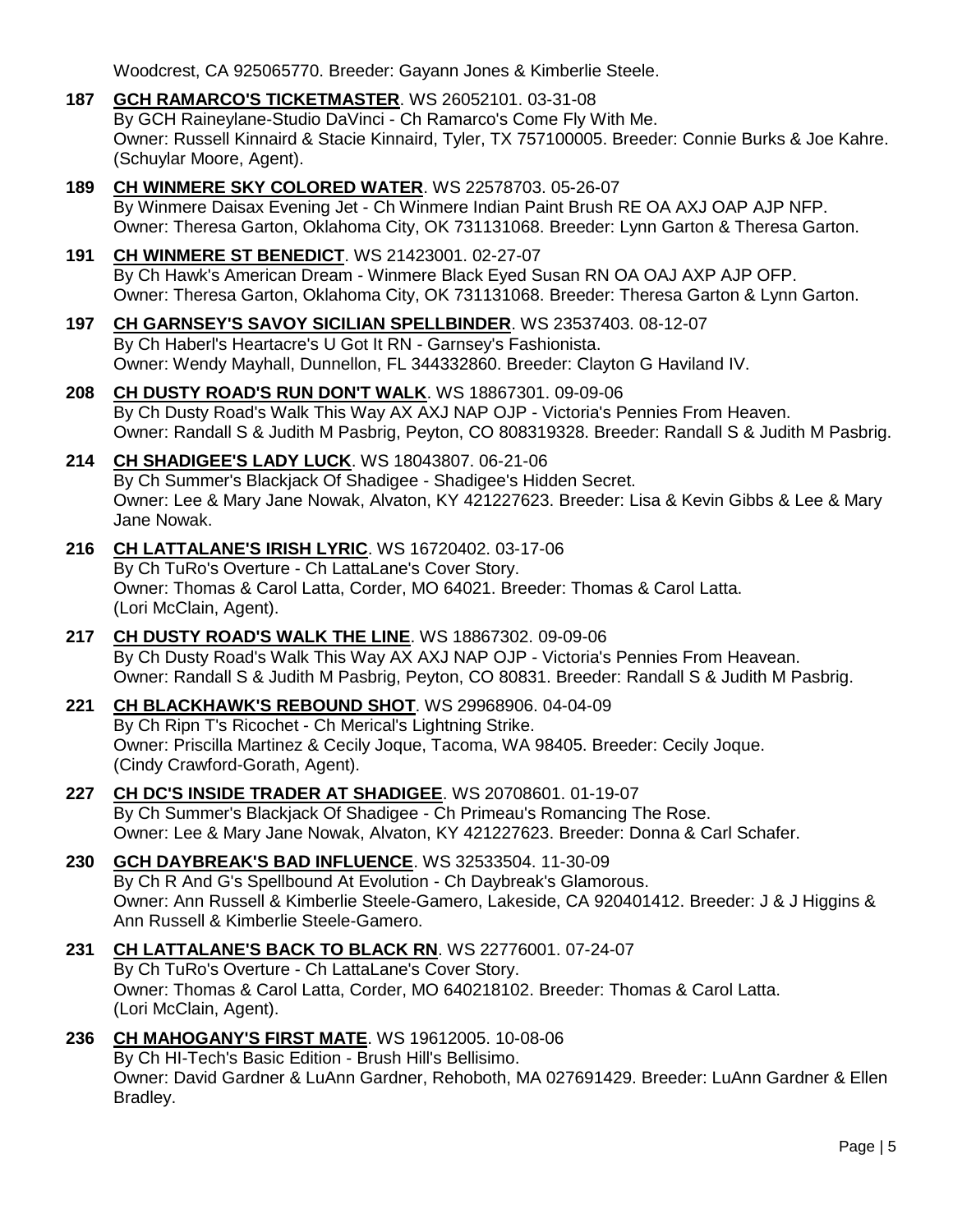## **238 [GCH MAHOGANY'S MI OWN SWEET TIME](http://www.infodog.com/files/bdogrsl1.prg;makc=WS%2019612004;mdog=GCH_Mahogany_s_MI_Own_Sweet_Time;wins=all)**. WS 19612004. 10-08-06

By Ch HI-Tech's Basic Edition - Brush Hill's Bellisimo.

Owner: LuAnn Gardner & David Gardner, Rehoboth, MA 027691429. Breeder: LuAnn Gardner & Ellen Bradley.

## **244 [CH FIRESTAR'S INDIAN RHAPSODY CD RN](http://www.infodog.com/files/bdogrsl1.prg;makc=WS%2016031303;mdog=Ch_Firestar_s_Indian_Rhapsody_CD_RN;wins=all)**. WS 16031303. 11-26-05

By Ch Turo's Overture - Ch Firestar's Indian Summer CD RN. Owner: Sandra J Johnson & Diane E Boyle, Lemont, IL 604394633. Breeder: Sandra J Johnson & Diane E Boyle. (Christa Cook, Agent).

**247 [GCH MAHOGANY'S WILL O' THE WISP](http://www.infodog.com/files/bdogrsl1.prg;makc=WS%2029114201;mdog=GCH_Mahogany_s_Will_O__The_Wisp;wins=all)**. WS 29114201. 11-01-08

By Ch Bentbrook's Image Of Highnoon - Brush Hill's Bellisimo. Owner: Robert Erickson & Claire Fallon & LuAnn Gardner & Davi, Alexandria, VA 223024023. Breeder: LuAnn Gardner & Ellen Bradley & David Gardner. (Kimberly A Pastella-Calvacca, Agent).

- **251 [CH FIRESTAR'S INDIAN WARRIOR RN](http://www.infodog.com/files/bdogrsl1.prg;makc=WS%2023151705;mdog=Ch_Firestar_s_Indian_Warrior_RN;wins=all)**. WS 23151705. 08-14-07 By Ch Garnsey's High Tide - Ch Firestar's Indian Summer CD RN. Owner: Sandra J Johnson & Diane E Boyle, Lemont, IL 604394633. Breeder: Sandra J Johnson & Diane E Boyle. (Christa Cook, Agent).
- **255 [CH KARON'S VARSITY DREAMS](http://www.infodog.com/files/bdogrsl1.prg;makc=WS%2030477001;mdog=Ch_Karon_s_Varsity_Dreams;wins=all)**. WS 30477001. 04-30-09 By Ch Garnseys Varsity Blues - Ch Davidson's Stealer Of Dreams. Owner: Ron Jaeb & Kathy Jaeb, Maple Grove, MN 553693335. Breeder: Ron & Kathy Jaeb. (Tessie Savage, Agent).
- **261 [CH WHITE PINES SPECIAL ESCORT](http://www.infodog.com/files/bdogrsl1.prg;makc=WS%2027740501;mdog=Ch_White_Pines_Special_Escort;wins=all)**. WS 27740501. 09-19-08 By Ch White Pines Willie B Invited - Ch Beacon's By Way Of A Star. Owner: Crystal Stock, Caledonia, OH 433149500. Breeder: Elizabeth Bersch.
- **265 [CH EMERSON BREHO SOUL PATROL OF WINDWOOD](http://www.infodog.com/files/bdogrsl1.prg;makc=WS%2026916701;mdog=Ch_Emerson_Breho_Soul_Patrol_Of_Windwood;wins=all)**. WS 26916701. 07-07-08 By Ch Breho I Bee Shinin' - Windwood's Heart N Soul. Owner: Karen Emerson & Brenda Stuckey, Chanute, KS 667205360. Breeder: Shirley Stanton. (Terri Galle, Agent).
- **268 [GCH ABOXA'S MOONLIGHT SERENADE](http://www.infodog.com/files/bdogrsl1.prg;makc=WS%2022730904;mdog=GCH_Aboxa_s_Moonlight_Serenade;wins=all)**. WS 22730904. 06-10-07 By Aboxa's Magic Carpet Ride - Regalis You're So Vain Of Aboxa. Owner: W Morris & D Kowalchyk-Morris, Staten Island, NY 103042722. Breeder: W Morris & D Kowalchyk-Morris & P & A Yocum.
- **270 [CH CAMELIARD'S SUDUCE ME AT SUNRISE](http://www.infodog.com/files/bdogrsl1.prg;makc=WS%2029440603;mdog=Ch_Cameliard_s_Suduce_Me_At_Sunrise;wins=all)**. WS 29440603. 10-26-08 By Ch Rodon's Dance With Destiny - Ch Cameliard's Casting Shadows. Owner: Pamela Shearer & Elizabeth Bistline, Ottawa, IL 613509248. Breeder: Elizabeth Bistline. (Kimberlie Steele-Gamero, Agent).
- **285 [GCH JESAJAY'S BOLD VENTURE](http://www.infodog.com/files/bdogrsl1.prg;makc=WS%2026351601;mdog=GCH_JeSaJay_s_Bold_Venture;wins=all)**. WS 26351601. 05-20-08 By Twinkle Star V Eurozone - Ch Keepsake's JeSaJay Nite Journey. Owner: Jeff & Sabrina Jay, Odessa, MO 640768305. Breeder: Jeff & Sabrina Jay & C J Middlebrooks & Terri Galle.
- **286 [CH BRUSH HILL'S ALL RILED UP UD RN](http://www.infodog.com/files/bdogrsl1.prg;makc=WS%2017938002;mdog=Ch_Brush_Hill_s_All_Riled_Up_UD_RN;wins=all)**. WS 17938002. 06-23-06 By Ch Halcyon I Rest My Case - Brush Hill's Hanky Panky. Owner: Jane Tully & Ellen Bradley, Canton, MA 02021. Breeder: Ellen Bradley & Garry Stein.
- **292 [CH REGAL'S MIDNIGHT MADNESS](http://www.infodog.com/files/bdogrsl1.prg;makc=WS%2035958303;mdog=Ch_Regal_s_Midnight_Madness;wins=all)**. WS 35958303. 11-19-10 By Ch Pearlisle Standing-O For Bix-L - Ch Regal's Rot Ten Miss Van Pelt RN. Owner: Korinne Vanderpool, Frisco, TX 750354621. Breeder: Korinne Vanderpool. (Terri Galle, Agent).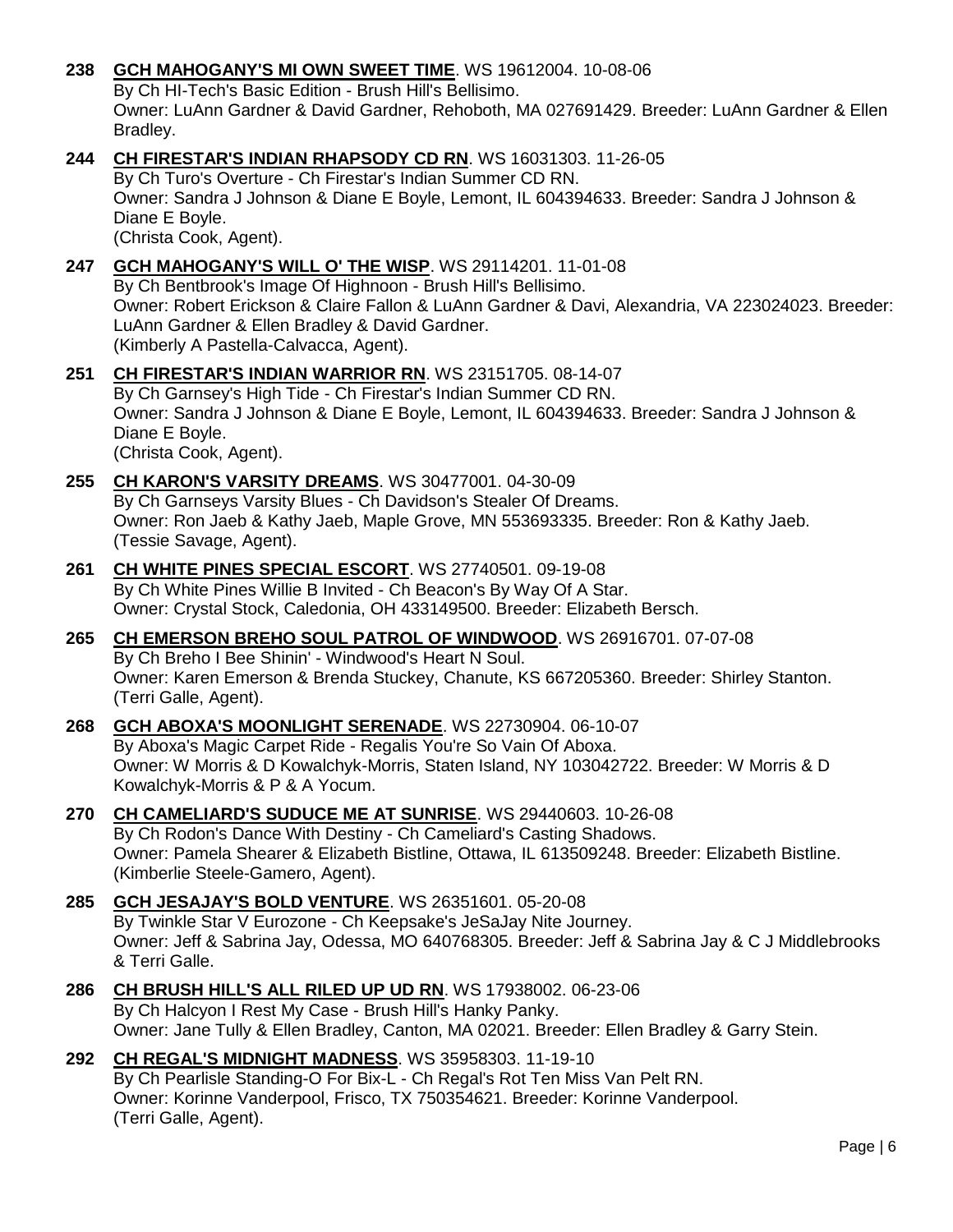- **303 [CH BARGARY'S YA GOTTA PAY TA PLAY](http://www.infodog.com/files/bdogrsl1.prg;makc=WS%2020428004;mdog=Ch_Bargary_s_Ya_Gotta_Pay_Ta_Play;wins=all)**. WS 20428004. 12-28-06 By Ch Bargary's Fame And Fortune - Bargary's Timing Is Everything. Owner: Barbara & Gary Wadge, Lacombe, LA 704453616. Breeder: Barbara Wadge & Gary Wadge. (Terri Galle, Agent).
- **305 [CH BARGARY'S YA GOTTA PAY THE PIPER](http://www.infodog.com/files/bdogrsl1.prg;makc=WS%2034768201;mdog=Ch_Bargary_s_Ya_Gotta_Pay_The_Piper;wins=all)**. WS 34768201. 03-17-10 By Ch Bargary's Ya Gotta Pay Ta Play - Bargary's Grande Illusion NA NAJ. Owner: Barbara & Gary Wadge, Lacombe, LA 704453616. Breeder: Barbara & Gary Wadge. (Terri Galle, Agent).
- **315 [GCH DUBA-DAE'S WHO'S YOUR DADDY](http://www.infodog.com/files/bdogrsl1.prg;makc=WS%2015645902;mdog=GCH_Duba-Dae_s_Who_s_Your_Daddy;wins=all)**. WS 15645902. 10-06-05 By Ch Duba-Dae's Buster Brown - Ch Duba-Dae's Diamond Evolution. Owner: Charles Vose & Wendy Bettis & Lynn Jansson, Riverside, CA 925086039. Breeder: Lynn P Jansson.
- **329 [GCH LRM GOLD N ROCK](http://www.infodog.com/files/bdogrsl1.prg;makc=WS%2026396501;mdog=GCH_Lrm_Gold_N_Rock;wins=all)**. WS 26396501. 04-01-08 By Ch Trifecta's Touch Gold - Ch Lrm Double Or Nothing. Owner: Raymond Reinhardt & Kevin Middagh & Linda Middagh, Issaquah, WA 980279745. Breeder: Kevin Middagh & Linda Middagh & Tracy Best. (Cindy Crawford-Gorath, Agent).
- **335 [CH HAPPY TAIL'S CRIME TIME AX AXJ NF CD RN](http://www.infodog.com/files/bdogrsl1.prg;makc=WS%2021706301;mdog=Ch_Happy_Tail_s_Crime_Time_AX_AXJ_NF_CD_RN;wins=all)**. WS 21706301. 04-07-07 By Ch Illyrian's Trilogy - OnEsti's Happy Tail's Debutante. Owner: Amy Bieri & Todd Bieri & Karie Brantley, Island Lake, IL 600428517. Breeder: Amy Bieri & Diane Peluso.
- **337 [CH BROOKWOOD'S MYSTIC DREAM OF MADEGAN](http://www.infodog.com/files/bdogrsl1.prg;makc=WS%2029448102;mdog=Ch_Brookwood_s_Mystic_Dream_Of_Madegan;wins=all)**. WS 29448102. 02-14-09 By Ch Brookwood's Mystic Warrior - Brookwood's Dream Of Glory. Owner: L A Brooks & B Glenn & R T Hansel & D McCarroll, Ghent, KY 41045. Breeder: Lee Ann Brooks & B Glenn & Robert T Hansel.
- **339 [CH RAMARCO'S WINNING TICKET](http://www.infodog.com/files/bdogrsl1.prg;makc=WS%2026052102;mdog=Ch_Ramarco_s_Winning_Ticket;wins=all)**. WS 26052102. 03-31-08 By Ch Raineylane-Studio DaVinci - Ch Ramarco's Come Fly With Me. Owner: Connie M Burks & H Joe Kahre, Island Lake, IL 60042. Breeder: Connie M Burks & H Joe Kahre.

(Amy Bieri, Agent).

- **347 [CH KZ HEART'S TIDALWAVE](http://www.infodog.com/files/bdogrsl1.prg;makc=WS%2016458903;mdog=Ch_KZ_Heart_s_Tidalwave;wins=all)**. WS 16458903. 02-02-06 By Ch Encore's Crimson Tide - Ch KZ Breho Cau's Cha Heart. Owner: Greg & Ginger Price, Morgan City, LA 703812642. Breeder: Lynette Roland. (Tina Starr, Agent).
- **367 [CH CR-NEWCASTLE'S BIRD IN THE HAND](http://www.infodog.com/files/bdogrsl1.prg;makc=WS%2028813607;mdog=Ch_CR-Newcastle_s_Bird_In_The_Hand;wins=all)**. WS 28813607. 12-10-08 By Ch Weston's Cry For Freedom - CR One Hot MaMa. Owner: Jennifer & Jeremy Walker & C Walunas & V Johnson, Farmington Hills, MI 483342632. Breeder: Rick & Cindy Walunas. (Ashley Wynieski, Agent).
- **444 [CH MARBURL'S ARTEMIS](http://www.infodog.com/files/bdogrsl1.prg;makc=WS%2036580501;mdog=Ch_Marburl_s_Artemis;wins=all)**. WS 36580501. 11-08-10 By Ch Illyrian's Trilogy - Ch Marburl's Mykonos. Owner: Mary Frances Burleson & Shelli McGregor, Sachse, TX 750483931. Breeder: Owner. (Lori McClain, Agent).
- **445 [CH MARBURL'S CHISUM](http://www.infodog.com/files/bdogrsl1.prg;makc=WS%2028875901;mdog=Ch_Marburl_s_Chisum;wins=all)**. WS 28875901. 09-03-08 By Ch Marburl's Hidalgo - Ch Duba-Dae's Shining Star. Owner: Mary Frances Burleson, Sachse, TX 750483931. Breeder: Mary Frances Burleson & Lynn Jansson. (Lori McClain, Agent).
- **448 [CH LADI LUCK'S MAGICAL ILLUMINATI](http://www.infodog.com/files/bdogrsl1.prg;makc=WS%2019095501;mdog=Ch_Ladi_Luck_s_Magical_Illuminati;wins=all)**. WS 19095501. 07-07-06